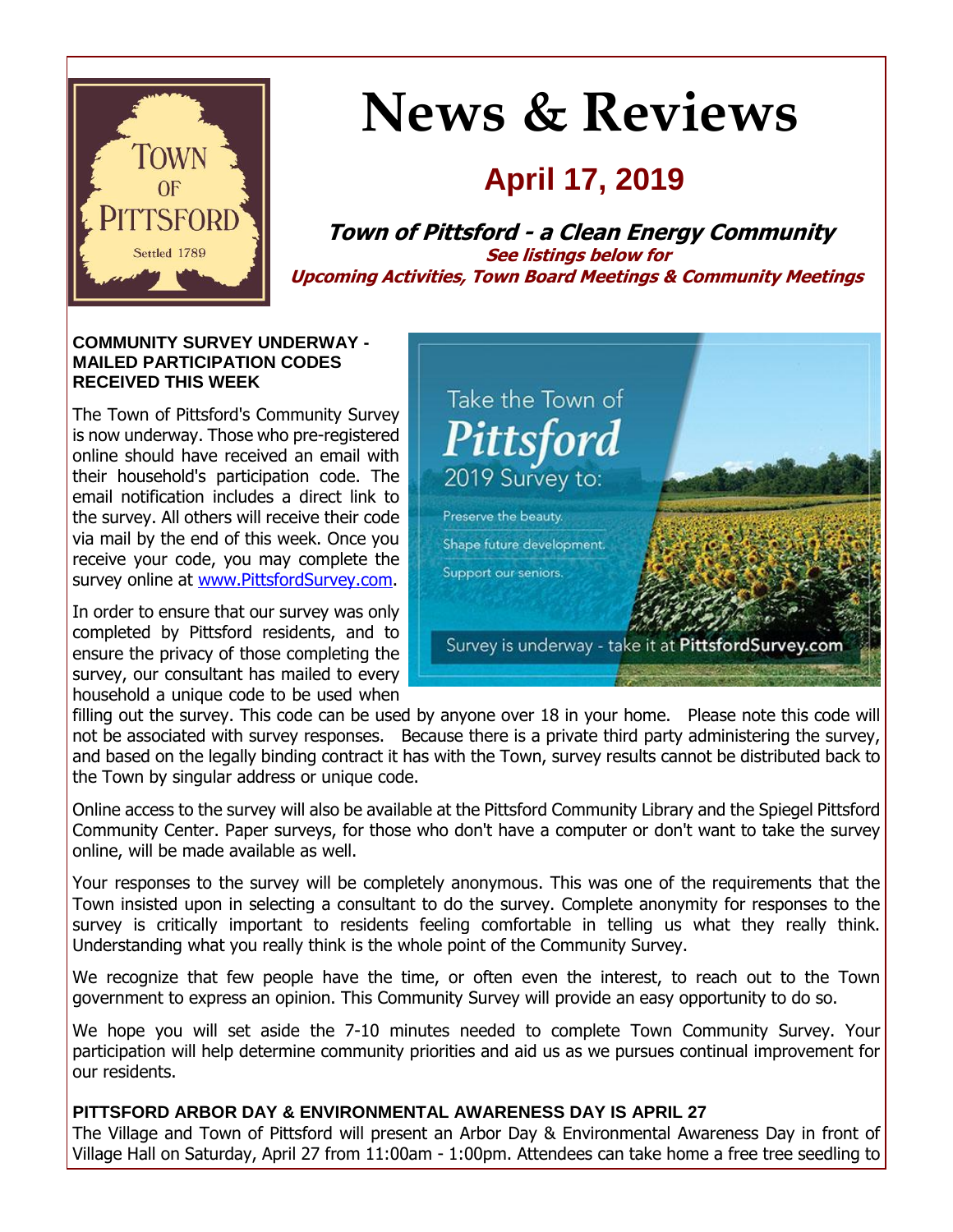plant! The event is free and open to the public and includes family-friendly activities, live music with Swamp Moose and food available for purchase.

To encourage litter clean-up, the Town will have available - free for residents - 13 gallon heavy-duty biodegradable trash bags as well as biodegradable disposable gloves. Town staff also will provide responsible lawn care tips and information on Town sustainability initiatives. The Pittsford Art Group will display treethemed paintings and Kidical Mass will host a bike ride through the Village.

#### **TOWN FACILITY HOURS FOR GOOD FRIDAY & EASTER HOLIDAYS**

Town of Pittsford offices, facilities, and services - including Town Hall, the Spiegel Pittsford Community Center, the Pittsford Community Library and Town Court - will be **open regular hours on Friday**, April 19 (Good Friday). The **Pittsford Community Library will be closed on Saturday and Sunday**, April 20 and 21 in observance of the Easter holiday.

The **Spiegel Pittsford Community Center will maintain regular hours on Saturday (4/20) and will be closed on Sunday (4/21)** in observance of the Easter holiday. Regular hours will resume at all Town facilities on Monday, April 22. In case of an emergency requiring Town of Pittsford services during holiday closures, please call (585) 248-6212. Best wishes for a safe and happy holiday to all those who will be celebrating it!

#### **TREE, SHRUB & PLANT PRE-ORDER PICKUP THURS. & FRI., OVERSTOCK SALE SATURDAY**

Pre-order pick-up for the Monroe County Soil and Water (MCSW) Conservation District's Tree, Shrub and Plant Program is this Thursday and Friday, April 18 and 19, from 9:00am - 5:00pm at Monroe County's ecopark facility (10 Avion Drive, Rochester 14624). **For those who did not have a chance to pre-order, there will also be an overstock sale this Saturday, April 20 from 9:00am - 2:00pm** during which remaining plant stock will be sold on a first come, first served basis. It's a great way to celebrate the weekend before Earth Day! Please note some species may not be available at the overstock sale. For more information on the ecopark facility, location, and directions please visit the ecopark website at [www.monroecounty.gov/ecopark.](http://r20.rs6.net/tn.jsp?f=0010WhpIaN9CJE1I3NgwKnmAmHeOIaZCIbSfsyCZ0m6sIkHXpkTlgYYCfN89Kxv16b2-5RSLFPkR-WzruI4UOd4_NqaoDhy26KEKo1-lUAhmA_EDWH0b8YJPw0R9lCinIKBBpW4fvZjsYCuuBmUT9d86MCAMk_eGPNeoM3vqrbN2nmPxw7-yi0L5IEAZb63Hq1QvHU3EOsSKRfe1lg6cpsNv5Nq9vBQyVxeLg3K6RdfE-O0gwlGmW5vS5cCQrfGGC2oiui8afiHTW7-pBlwM7GDQoUc6FFhhgIAKzxc9mTuQeQd27KRsAasBA==&c=_NZOftr66sg-DT5rBq7bgE7eiFUkrcrPdBLmZ1E10xD5PggX6blLEA==&ch=Nt8Ia-I-ArhGPUvTyeb8vD8dyJYDeH-elopCLIyUrUQImC2KDd-UGQ==)

#### **ZOOMOBILE THIS THURSDAY, RECYCLING RIGHT THIS MONDAY - AT THE LIBRARY**

You can have a "wild" time when the **Wegmans ZooMobile from Seneca Park Zoo** stops by the Pittsford Community Library this Thursday, April 18 from 10:00 - 11:00am! Learn about what animals need to do to survive in their natural ranges, and how their adaptations help them along the way.

Then, join us this Monday, April 22 - on Earth Day! - from 7:00 - 8:00pm for "Recycling Right." Recycling is more important now than ever. Join Monroe County's Environmental Educator, Tina Stevens, and learn the why and how of the "3R's" in Monroe County. Bring your recycling questions to be answered!

Both programs are free, open to the public, and suitable for all ages. The programs will be held in the Fisher Meeting Room; no registration is required. Visit the [Library's online program calendar](http://r20.rs6.net/tn.jsp?f=0010WhpIaN9CJE1I3NgwKnmAmHeOIaZCIbSfsyCZ0m6sIkHXpkTlgYYCY7tuB_15U-UZhNmfdq91nsYVGHrdd5sG14DkgxmeiuP2vL5nASN1PE-R3XIG0hYx7wg4a9KF9Sy-XmnWsGiCa94rMSbv31n8v_PrZOF9swNsibI6pScrUZsfbsrKD0ynPiQ6DeCyFfdCwT_uwfu_L3T3Kq_h4MbnymceoZgmQRiyOOvRRXtrGnBpIpBitLzbA6siD_ZuC6S8I9NP8XqW4w_x2vPKPicI3Jtq4WUn-9AYNFTH3mWtC7lGzh_9HFlSGfzA7YTk2lDv_ULAFvulJizNr3OiIuU_-9bdm0BS5wTPeVVtP6eg45SW93VfppS3fekiyaLwa8D0-HCuzCqRxhirRDCpj55T8VLdNo_GZXy&c=_NZOftr66sg-DT5rBq7bgE7eiFUkrcrPdBLmZ1E10xD5PggX6blLEA==&ch=Nt8Ia-I-ArhGPUvTyeb8vD8dyJYDeH-elopCLIyUrUQImC2KDd-UGQ==) for more information or call the Library at 249-5481.

The Pittsford Community Library is located at 24 State Street. For information about other upcoming Library programs, visit the [Library's online program calendar](http://r20.rs6.net/tn.jsp?f=0010WhpIaN9CJE1I3NgwKnmAmHeOIaZCIbSfsyCZ0m6sIkHXpkTlgYYCY7tuB_15U-UZhNmfdq91nsYVGHrdd5sG14DkgxmeiuP2vL5nASN1PE-R3XIG0hYx7wg4a9KF9Sy-XmnWsGiCa94rMSbv31n8v_PrZOF9swNsibI6pScrUZsfbsrKD0ynPiQ6DeCyFfdCwT_uwfu_L3T3Kq_h4MbnymceoZgmQRiyOOvRRXtrGnBpIpBitLzbA6siD_ZuC6S8I9NP8XqW4w_x2vPKPicI3Jtq4WUn-9AYNFTH3mWtC7lGzh_9HFlSGfzA7YTk2lDv_ULAFvulJizNr3OiIuU_-9bdm0BS5wTPeVVtP6eg45SW93VfppS3fekiyaLwa8D0-HCuzCqRxhirRDCpj55T8VLdNo_GZXy&c=_NZOftr66sg-DT5rBq7bgE7eiFUkrcrPdBLmZ1E10xD5PggX6blLEA==&ch=Nt8Ia-I-ArhGPUvTyeb8vD8dyJYDeH-elopCLIyUrUQImC2KDd-UGQ==) or call 249-5481.

#### **SENIORS' PIZZA PARTY WITH FOREIGN EXCHANGE STUDENTS IS THIS TUESDAY, 4/23**

Seniors, join in the VanHuysen Community Room at the Spiegel Pittsford Community Center this Tuesday, April 23 at 12noon for a Pizza Party complete with salad, ice cream sundaes, and a visit from our local ATAD program foreign exchange students. It's a great mix of casual, fun food and an interesting topic - the foreign exchange students will share their experiences as guests in our community. Cost is \$6.00 per person and advance reservation and payment is required. Stop by the Pittsford Seniors office in the Community Center or call 248-6235 for more information and to register.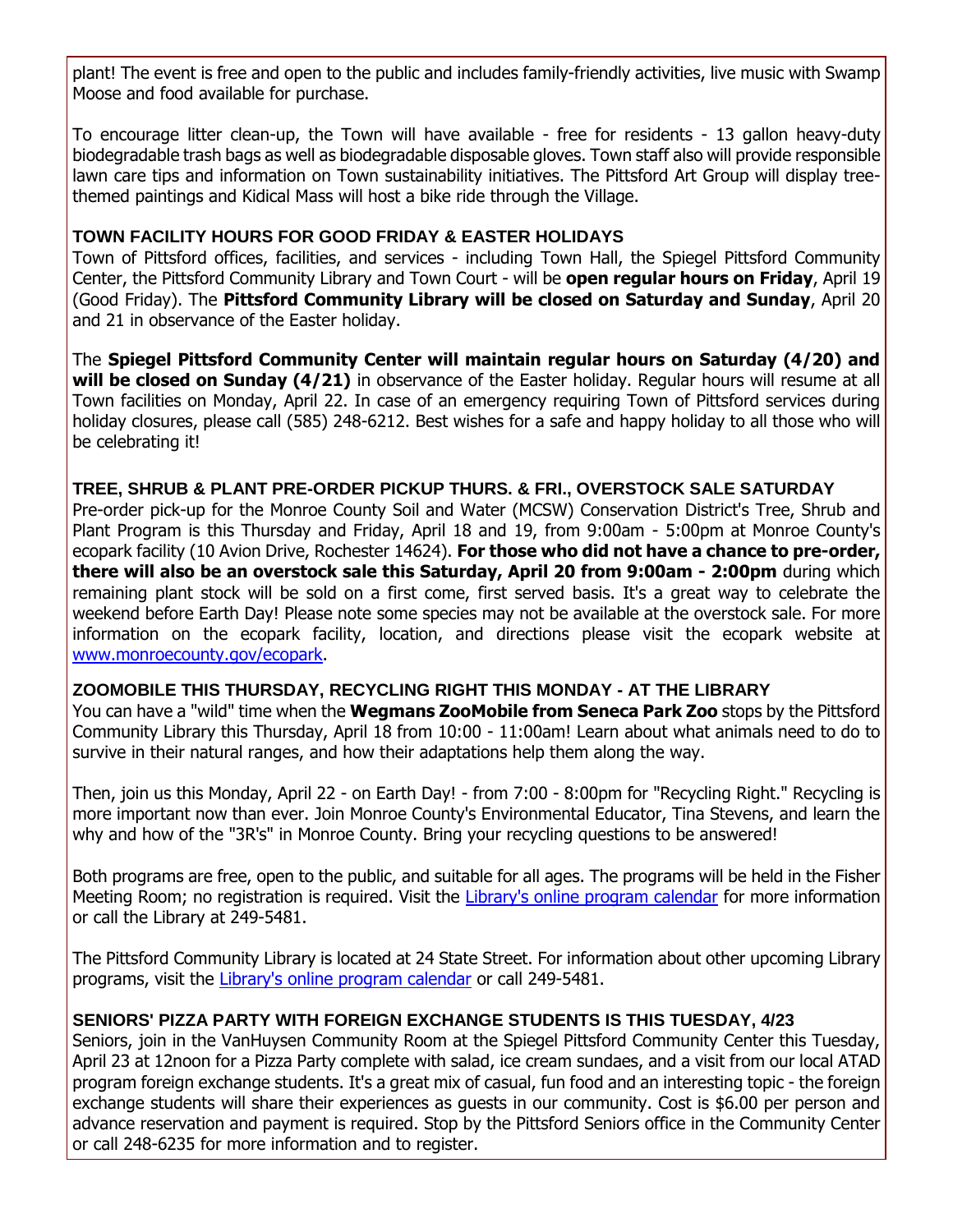The Town of Pittsford's Spiegel Community Center is located at 35 Lincoln Avenue. To learn more about all of our wonderful programs for seniors [click here to visit the Seniors page](http://r20.rs6.net/tn.jsp?f=0010WhpIaN9CJE1I3NgwKnmAmHeOIaZCIbSfsyCZ0m6sIkHXpkTlgYYCZl-MMADt9ZQGwmNOqZgRxrGWGSJnsf6v3Jd_sgoZbduV9AektoqtZYUVekBZtH57QOzexQ0M1D_c4hWeOhnXt28Y8HVKfj0vWH6Q2NwcnpHDhcC5Faldim4i5o1TTICniuUhyoYoKBBLq_xBrWz2nz00Von7Wtf_XADcZM5AKK9aE9dYNip8Tb83bq-YVO1YRzC1ojl8y8PxR64c2KoCC9KwzKKARhZ7tNp5FOYJc3oufCb0U5hs5UhmDKhI1gS-qQ4EXutDnnz&c=_NZOftr66sg-DT5rBq7bgE7eiFUkrcrPdBLmZ1E10xD5PggX6blLEA==&ch=Nt8Ia-I-ArhGPUvTyeb8vD8dyJYDeH-elopCLIyUrUQImC2KDd-UGQ==) on the Town website or [read our](http://r20.rs6.net/tn.jsp?f=0010WhpIaN9CJE1I3NgwKnmAmHeOIaZCIbSfsyCZ0m6sIkHXpkTlgYYCWiWruzRmggAteEGmiNYcyvIQgycIGhe8jHQeQ1qzQ6vqQEKE6j2-sB1mmkmwJfqYPFleCu1TLc-F7INQhqfUfc3G_F_Uop0zR_9gVspLWe9OUZTOnkd_KIznJpY4eSXssjpVVe6j54ht2WBKlALNZ_SRIFywDMcZsyCTXRx8KFr1PRWF2OpTSpvbFVvIrrSa_TfShtC-ayXGRaEagoJlNKQD-Mi_5fTCHk-HYDxNzywK9zVNrWRIV2KhhuQmjrytYQFX1vkKK18SHqTP3AfxYY9fkhg6mL1nTldQd4bayEnn_l2bdwqt1bzxbf5KJ0SJg==&c=_NZOftr66sg-DT5rBq7bgE7eiFUkrcrPdBLmZ1E10xD5PggX6blLEA==&ch=Nt8Ia-I-ArhGPUvTyeb8vD8dyJYDeH-elopCLIyUrUQImC2KDd-UGQ==)  [Seniors program info brochure online.](http://r20.rs6.net/tn.jsp?f=0010WhpIaN9CJE1I3NgwKnmAmHeOIaZCIbSfsyCZ0m6sIkHXpkTlgYYCWiWruzRmggAteEGmiNYcyvIQgycIGhe8jHQeQ1qzQ6vqQEKE6j2-sB1mmkmwJfqYPFleCu1TLc-F7INQhqfUfc3G_F_Uop0zR_9gVspLWe9OUZTOnkd_KIznJpY4eSXssjpVVe6j54ht2WBKlALNZ_SRIFywDMcZsyCTXRx8KFr1PRWF2OpTSpvbFVvIrrSa_TfShtC-ayXGRaEagoJlNKQD-Mi_5fTCHk-HYDxNzywK9zVNrWRIV2KhhuQmjrytYQFX1vkKK18SHqTP3AfxYY9fkhg6mL1nTldQd4bayEnn_l2bdwqt1bzxbf5KJ0SJg==&c=_NZOftr66sg-DT5rBq7bgE7eiFUkrcrPdBLmZ1E10xD5PggX6blLEA==&ch=Nt8Ia-I-ArhGPUvTyeb8vD8dyJYDeH-elopCLIyUrUQImC2KDd-UGQ==)

#### **RULES FOR KEEPING CHICKENS IN THE TOWN**

If you are considering keeping chickens, please be aware of code enforcement rules before you purchase them. In the Town of Pittsford (outside of the Village), chickens must be **kept in a roofed and walled building** (a coop, shed, etc.) and the structure for your chickens must be **located at least 150 feet from all boundary lines** of your property. Please note **a property must be at least 2 acres in size to have 150 foot setbacks from all boundaries**. If you have any questions or need further clarification you can contact the Town of Pittsford Department of Public Works at 248-6250. **The Village of Pittsford has separate rules** and restrictions regarding keeping of chickens. If you live in the Village, contact Village Hall at 586-4332 for information.

#### **DONATE USED BIKES TO THE ROTARY BIKE DROP | SATURDAY 5/4, PITTSFORD MENDON HS**

The [Rotary Club of Pittsford](http://r20.rs6.net/tn.jsp?f=0010WhpIaN9CJE1I3NgwKnmAmHeOIaZCIbSfsyCZ0m6sIkHXpkTlgYYCS-l9gvGM0-0-EmxnCrqjZUpDvvsYbLAi7KOgksXGaISkR1UAlv-X1XJ12B-i5gDkwwMzOM6ZxiVmrCGE6iQUpOLPpv8EDzSo84w1ChoBgDT_Wwp3PmfiSPbos4A39pCXV4caemzkZYGogkgU88sc5dPuvGYIUtc5h835V02kMgqX1ojxMfgRzUC1BUd2h5Sq-s8hQKFlA1rs91UJ0yvJRewzEuAfzOabrp3AypFgWnFjcQYtORlHiTBDlPqF-546w==&c=_NZOftr66sg-DT5rBq7bgE7eiFUkrcrPdBLmZ1E10xD5PggX6blLEA==&ch=Nt8Ia-I-ArhGPUvTyeb8vD8dyJYDeH-elopCLIyUrUQImC2KDd-UGQ==) will hold its 10th annual "Bike Drop" on Saturday, May 4 from 9:00am - 2:00pm at Pittsford Mendon High School (472 Mendon Road, Pittsford). Bicycles or bike parts in any condition will be accepted for donation. The bicycles and bike parts will be collected by Pittsford Rotary and donated to R [Community Bikes, Inc.,](http://r20.rs6.net/tn.jsp?f=0010WhpIaN9CJE1I3NgwKnmAmHeOIaZCIbSfsyCZ0m6sIkHXpkTlgYYCRVb-6EkhdPz3L6j7ifxhylEnqD_y7Rz0rNyUDkH2bnxN_W401pKLkB6LPRrg1XF50vfxWSo1_1mKM2UgRlDTdO8V3oFer-ixwiIXuqy61ukLlBxnzMg8dzTBsBRvM-UBxdLep67R0JruANiKanI4HFCoke9jxYScz2nhEAARJFVNlKiW1u9GN7pn8D0fD2ib_HpL1uvM_YYib2Kj4va_ZT6FY8O6EVvYBgreBVmBVP3dho_HlsT5GE=&c=_NZOftr66sg-DT5rBq7bgE7eiFUkrcrPdBLmZ1E10xD5PggX6blLEA==&ch=Nt8Ia-I-ArhGPUvTyeb8vD8dyJYDeH-elopCLIyUrUQImC2KDd-UGQ==) a Rochester-based charitable organization that repairs and distributes bicycles free of charge to Rochester's needy children and adults. For those in need, bikes are very frequently the most affordable means of transportation to jobs, schools, churches, rehabilitation and training programs, and meals at local social service agencies.

Take advantage of a great opportunity to spring clean your garage while you help people in need! Pittsford's Rotary Club has collected 2,176 used bikes since 2010 - can you help them ensure this year's drive is a success? For more information go to [www.PittsfordRotaryClub.org](http://r20.rs6.net/tn.jsp?f=0010WhpIaN9CJE1I3NgwKnmAmHeOIaZCIbSfsyCZ0m6sIkHXpkTlgYYCS-l9gvGM0-0-EmxnCrqjZUpDvvsYbLAi7KOgksXGaISkR1UAlv-X1XJ12B-i5gDkwwMzOM6ZxiVmrCGE6iQUpOLPpv8EDzSo84w1ChoBgDT_Wwp3PmfiSPbos4A39pCXV4caemzkZYGogkgU88sc5dPuvGYIUtc5h835V02kMgqX1ojxMfgRzUC1BUd2h5Sq-s8hQKFlA1rs91UJ0yvJRewzEuAfzOabrp3AypFgWnFjcQYtORlHiTBDlPqF-546w==&c=_NZOftr66sg-DT5rBq7bgE7eiFUkrcrPdBLmZ1E10xD5PggX6blLEA==&ch=Nt8Ia-I-ArhGPUvTyeb8vD8dyJYDeH-elopCLIyUrUQImC2KDd-UGQ==) or call (585) 733-5856.

#### **PITTSFORD'S RABIES FREE CLINIC IS THURSDAY, MAY 9 AT THE TOWN HIGHWAY GARAGE**

The Town of Pittsford's 24th annual Rabies Free Clinic is Thursday, May 9 from 4:30 - 7:30PM at the Town Highway Garage, 60 Golf Avenue. Update your pet's rabies vaccine for free - dogs, cats and ferrets are welcome! Town staff will also be on hand to issue dog licenses to Pittsford residents. Although cats do not need to be licensed, NYS law does require they be rabies vaccinated. **For safety, all dogs must be on a short leash; cats and ferrets must be in a secure carrier.**

Three-year and one-year vaccines are available. A three-year vaccine will be available to those who present a prior rabies certificate; all others may receive a one-year vaccine. Advance registration is not required; please call Animal Control at 248-6240 with any questions. Many thanks to Dr. Larry Silberg from Doorbell Vet, who will be conducting our clinic this year. Our thanks also to the Monroe County Health Department for providing the free vaccines.

#### **HAZARDOUS WASTE COLLECTION & eRECYCLING IS SATURDAY, MAY 11**

The Town of Pittsford's annual appointment-only Household Hazardous Waste (HHW) collection event will again be combined with our Electronics Recycling and Document Shredding program and held Saturday, May 11, in collaboration with the Town of Perinton at the Perinton Highway Garage, 100 Cobb's Lane, from 7:45am to 12:00pm. Up to 30 gallons of allowed HHW materials per appointment will be accepted at no charge.

Certified document shredding (residential only) will also be available at no charge. **To ensure safety and reduce waiting times, appointments are required for hazardous waste disposal; no appointment is necessary for electronics recycling and/or document shredding.** Pittsford and East Rochester residents can make an appointment by calling 248-6250, or by going on-line to [http://www.monroecounty.gov/ecopark.](http://r20.rs6.net/tn.jsp?f=0010WhpIaN9CJE1I3NgwKnmAmHeOIaZCIbSfsyCZ0m6sIkHXpkTlgYYCRVb-6EkhdPzjvfpfYWJ1j8cdVZlBT86x9hb4NntJuMh_yyHjQHWclNpLBG_4t7x5nJTVC3AZUZRceUvs8zAEW0fjUtKg4fLbUG6T5QlZ5hNItIgsU5pUxIPKbONtvjwAVo7zXUVUzPKSrACKM49ENatBDYZCZSbJkcHmiV33avHLYb0s01aVk8SzjK96UOVeyqAIc8JBpPCsqbl2M_q956zWWngmLuiv5fGgi0t1HB21KHCRaAqtUQ=&c=_NZOftr66sg-DT5rBq7bgE7eiFUkrcrPdBLmZ1E10xD5PggX6blLEA==&ch=Nt8Ia-I-ArhGPUvTyeb8vD8dyJYDeH-elopCLIyUrUQImC2KDd-UGQ==) Appointments must be reserved by Friday, May 10. Please note, waste from businesses will not be accepted.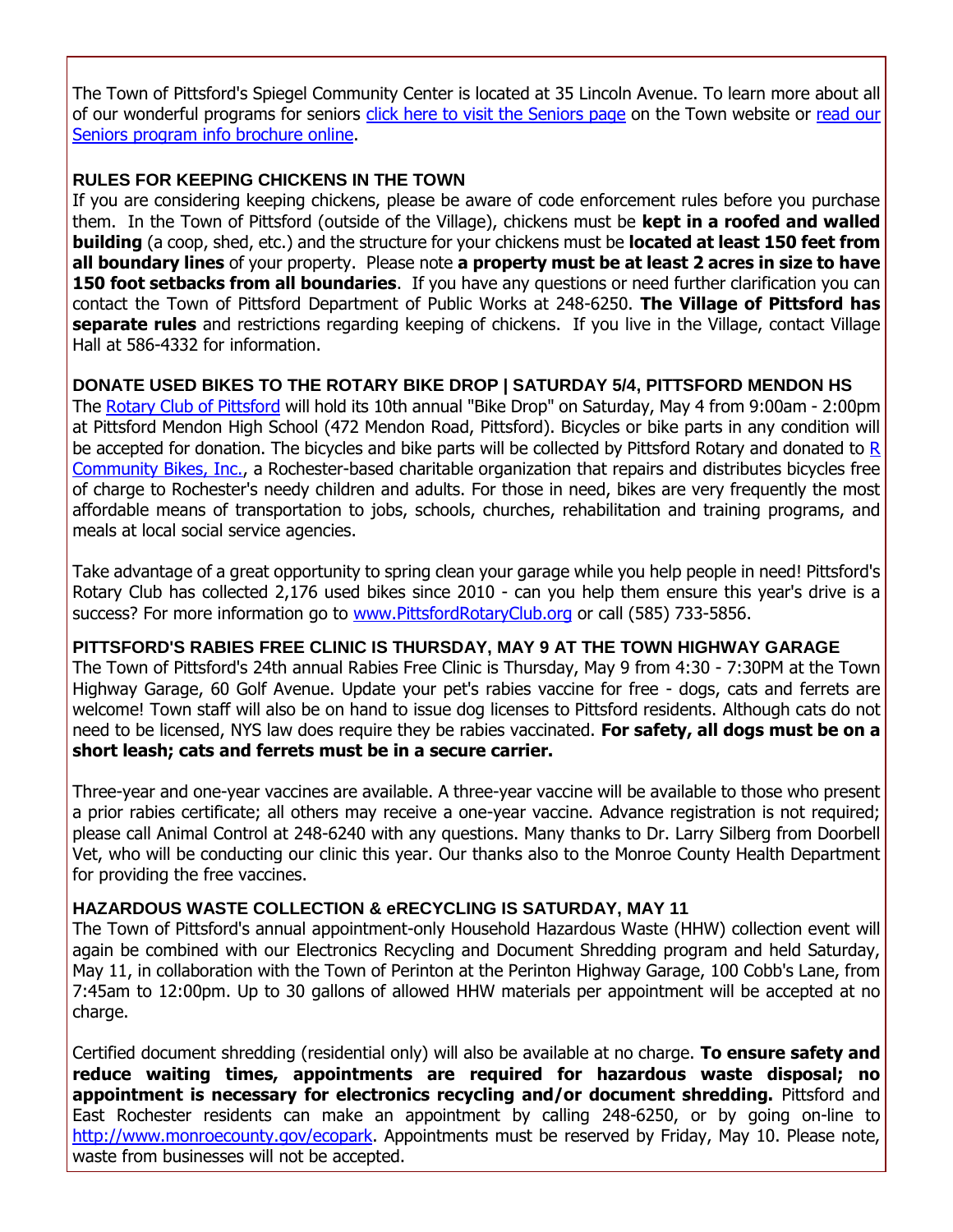Please note the following fees will be charged (cash only) for recycling televisions and computer monitors with CRT screens: Computer Monitor - \$10.00; CRT Television under 27" - \$20.00; CRT Television over 27" - \$40.00; Oversized (Console, Rear-Projection) CRT Televisions - \$50.00. Fee payments will be accepted in cash only. More information, including the list of hazardous materials and electronics accepted for collection, can be found [HERE.](http://r20.rs6.net/tn.jsp?f=0010WhpIaN9CJE1I3NgwKnmAmHeOIaZCIbSfsyCZ0m6sIkHXpkTlgYYCd7kXfovQ-giBj6juI1J-aEHxM7tnAOq2zfigMRHkeX5i4CizZxMnCmYVXbUbxmVT-ZHGfGx7Zy3mpW9tmSDJybCRbbH21BOfbjEM_B1U8203FvcUls8YbakxMtMmfSJAUlq-7U5IVqXfffTgZuCLDw4VhdP9JSUHovQeBnBnOt4Vg6LM8x5vrdD4bklbiRu47J3OI900FxpJh6EGg7HXf6QsoTr9QSqrYES3yjOk0Kkjudr29SDke6zTIeOBOHpSlqlzygqNxkkchgtPZgamUdGVEDw941zTqc0tSTehy7Vd0pOJ-t3FcE=&c=_NZOftr66sg-DT5rBq7bgE7eiFUkrcrPdBLmZ1E10xD5PggX6blLEA==&ch=Nt8Ia-I-ArhGPUvTyeb8vD8dyJYDeH-elopCLIyUrUQImC2KDd-UGQ==)

#### **REMINDERS**

#### **LIBRARY FRIENDS SEEK CHILDREN'S BOOKS FOR BOOK SALE | DONATIONS NEEDED BY 4/21**

The Friends of the Pittsford Community Library are getting ready for their Spring Book Sale to be held May 3-5 at the Library (see info above) and need children's books donated for the sale. Children's books are very popular and help contribute to a successful sale to support our Library. Books for all age ranges of children are needed. To donate, drop books off at the donation box in the Library hallway or if you need a donation pickup, please leave your contact information at the Library's Information Desk, 249-5481. The Pittsford Community Library is located at 24 State Street.

#### **HONOR A PITTSFORD VETERAN | COMMEMORATIVE BRICK ORDERS DUE APRIL 26**

If you would like to honor a Pittsford veteran, please consider purchasing a brick at the Pittsford Veterans Monument. **The order deadline for the next brick installation at the Pittsford Veterans Monument is Friday, April 26.** The monument, located at 22 North Main Street at the entrance to Carpenter Park at the Port of Pittsford, provides a space for citizens to recognize residents who have defended the cause of freedom through their American military service. The walkway surrounding the dedication plaque accommodates personalized bricks to pay tribute to family members and friends.

Each brick allows room to include name, rank and details of military service, and may be purchased at a cost of \$50. An 8½" x 11" certificate, suitable for framing, is also included with the purchase. The installation of the bricks is completed twice a year, just prior to Memorial Day and then again before Veterans Day. Orders must be received by April 28 to be included in the installation for Memorial Day. Information and order forms are available at Town Hall (11 South Main Street) or online; click HERE for more information [and order form.](http://r20.rs6.net/tn.jsp?f=0010WhpIaN9CJE1I3NgwKnmAmHeOIaZCIbSfsyCZ0m6sIkHXpkTlgYYCZl-MMADt9ZQOzVuBxOrCPMi0ZeS69C63NlAckrH8O3c0doOyF82MN5F1LJyJFb41B8YTN1kDU0SGWk3ouRMeOVizDRKfn14n6YmyJUI01FBRiQy8_rn-bBAoZ-4KIg0ZKv_oDNU9-MBXwpO62uCXFyrsC-JJVfnIdkzp3BgDytpgyiJNGzxCx97nzwgalTNIcs9OmvmAfM7pyjYDADV7w_qYW_UYnpUz6PXRhoIMHvgVE7zwD0tGCgRqtIci89p5g==&c=_NZOftr66sg-DT5rBq7bgE7eiFUkrcrPdBLmZ1E10xD5PggX6blLEA==&ch=Nt8Ia-I-ArhGPUvTyeb8vD8dyJYDeH-elopCLIyUrUQImC2KDd-UGQ==)

#### **HISTORIC PITTSFORD JEAN FRANCE SCHOLARSHIP - APPLICATION DEADLINE MAY 1**

Historic Pittsford is seeking applicants for its [Jean France Historic Preservation Scholarship.](http://r20.rs6.net/tn.jsp?f=0010WhpIaN9CJE1I3NgwKnmAmHeOIaZCIbSfsyCZ0m6sIkHXpkTlgYYCZQL_2ozSU6jhRKz--Q50ik392BJTASSiW-yecwvbeDyhWdezi0PNBbqzjSjKR2gCbVqZUdpk1ZxP48iDBVJm_i87RM5X0fOLq9IMKzZJMx7YxMRXBWoV_or-hVrhtmAtVkyZU7i2gW9SbAlpewK7vx5184wZtb1J64TsusiJiTaGqKyyW8ARVgtKE7hA3qUeqcUhiFSoiT2kBhh2NOsA2oM3FYsBQHzsFeKIulV0satBl-eMTNrV6Sn3hWbufRwUHg7-yUlCCUh&c=_NZOftr66sg-DT5rBq7bgE7eiFUkrcrPdBLmZ1E10xD5PggX6blLEA==&ch=Nt8Ia-I-ArhGPUvTyeb8vD8dyJYDeH-elopCLIyUrUQImC2KDd-UGQ==) The \$500 scholarship will be awarded to a Pittsford resident who is currently enrolled or has been accepted into a college program which may lead to a career in historic preservation, architectural history, cultural landscape protection, or other related field. An [application form and additional information](http://r20.rs6.net/tn.jsp?f=0010WhpIaN9CJE1I3NgwKnmAmHeOIaZCIbSfsyCZ0m6sIkHXpkTlgYYCZrbX3Ya1v4GHhvOoPRCkP5GzW2wQqEIiYYa-pJCZSGYvnc7Kv7bRHHVYVpPuItVK13At1XLBXYkuQxwxFQI4QctdtULpDZ2xoMDQrMrgt0tu-6fG3k3oMsx6IPgUC48tqynoqzbdN-vkuAfswbvz2S1LWEkf3O-1kgY_J6460luAu5MTT_gpSpzy569M-iJ12YcwRmI53fUwpLKY7H0Whwh0wwodr2yGcBfvkUm_vuZvCMM3PGpua7_VDH1t6hgJ4U2zLy5wXq_zSYw5QlkoSvX5kX4-MMXv1zH2G_U8OtvUbJS5mUEpRI=&c=_NZOftr66sg-DT5rBq7bgE7eiFUkrcrPdBLmZ1E10xD5PggX6blLEA==&ch=Nt8Ia-I-ArhGPUvTyeb8vD8dyJYDeH-elopCLIyUrUQImC2KDd-UGQ==) is available on the Historic Pittsford website [www.historicpittsford.com.](http://r20.rs6.net/tn.jsp?f=0010WhpIaN9CJE1I3NgwKnmAmHeOIaZCIbSfsyCZ0m6sIkHXpkTlgYYCZk-1ulEVfFmPUhoyBfiDYx1PyxinzbxGe0f735blZSSFw8G62L0lXUpzrURDCy5PMH6u_pMtViIYsw1yx72VkOhIAc4ZwhgZBwEC-0H6rfutF67_NBBMyBaA_YelbP-Z3f8pXMo4oFdhTlhVTyv1dshVAwaPuzGLi9FPE1ewwXGdoqtKst4CkicQ91chSBneYgGh0JMswuOnwDDYXI68kUmVyt_rQjFCF-rDRoYRw99hHZHoronmeI=&c=_NZOftr66sg-DT5rBq7bgE7eiFUkrcrPdBLmZ1E10xD5PggX6blLEA==&ch=Nt8Ia-I-ArhGPUvTyeb8vD8dyJYDeH-elopCLIyUrUQImC2KDd-UGQ==) The application deadline is May 1, 2019.

The scholarship was established in 2016 in honor of Jean France, a founding member of Historic Pittsford. Mrs. France is a highly respected architectural historian, a vastly knowledgeable preservation consultant, and a tireless advocate for preserving the built environment. A former professor at the University of Rochester, she has championed the importance of architectural preservation as a lecturer, researcher and author.

The Jean France Historic Preservation Scholarship honors Mrs. France's commitment to the growth, development and mission of Historic Pittsford and to the preservation of historic architectural and cultural resources in Pittsford. With this scholarship, Historic Pittsford hopes to advance the careers of students from Pittsford with demonstrated interest in historic preservation, thus perpetuating the work of Jean France and the mission upon which Historic Pittsford was founded.

#### **ASL INTERPRETER AT TOWN BOARD MEETINGS**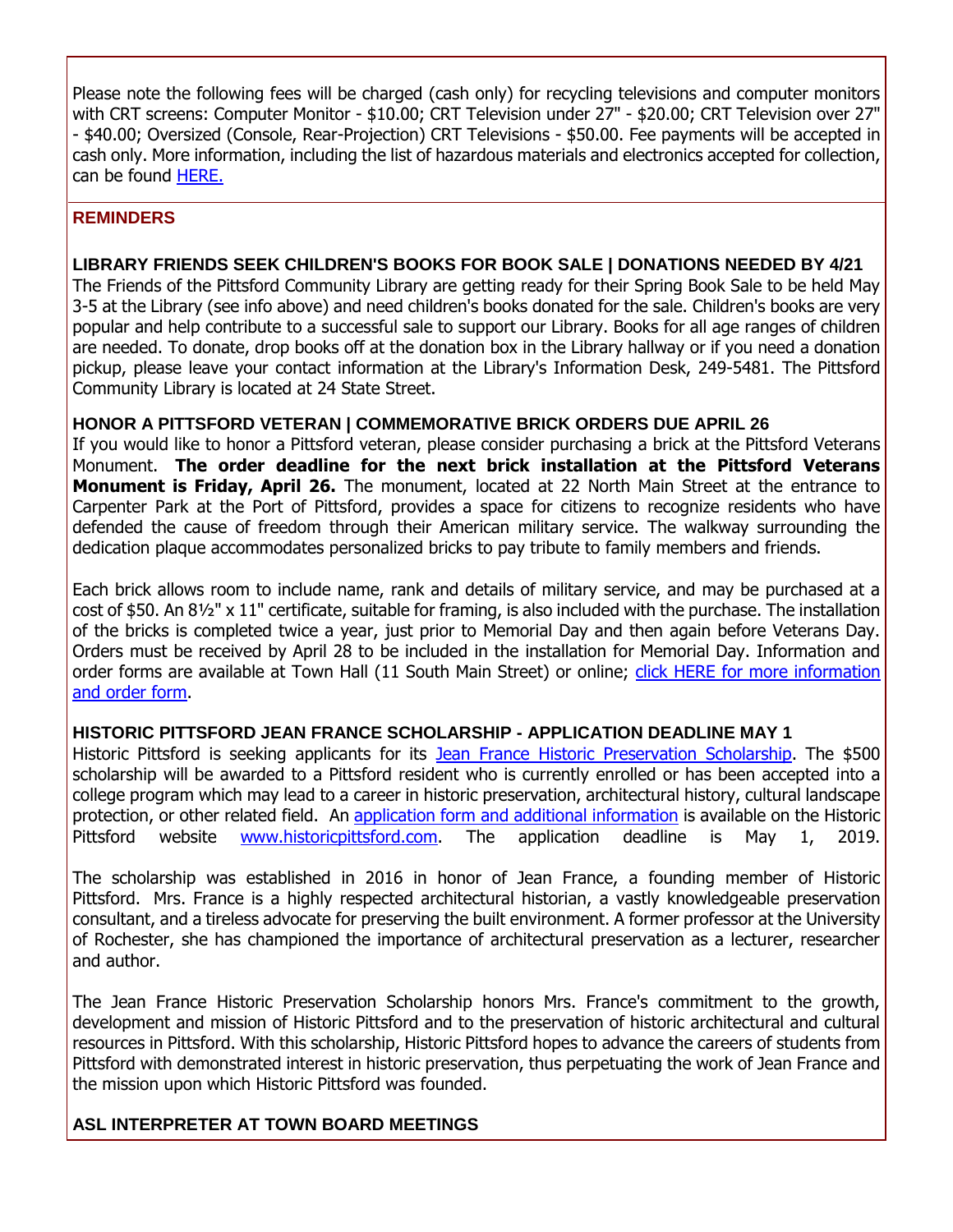The Town of Pittsford provides an American Sign Language interpreter at every meeting of the Pittsford Town Board, to interpret for those who need this service.

#### **UPCOMING COMMUNITY ACTIVITIES IN PITTSFORD**

- **Pittsford Arbor Day & Environmental Awareness Celebration**, Saturday, 4/27, 11:00am 1:00pm, Village Hall, 21 North Main Street; Village event co-sponsored by Town of Pittsford, free and open to the public, includes family-friendly activities, food available for purchase and sustainable landscaping info. Attendees can also take home a free tree seedling to plant.
- [Friends of Pittsford Library Spring Book Sale](http://r20.rs6.net/tn.jsp?f=0010WhpIaN9CJE1I3NgwKnmAmHeOIaZCIbSfsyCZ0m6sIkHXpkTlgYYCZVdw8GJre8fmpTcpUE3WZV_vOIq6WBW8lUm6gaftTChZTLPTnIDqrpnSeww53lZQZDHZYzvl-rvDH9KhCzvCge13gh7Enoxzw-8OD9CViYaZtqhplCtnlFVyLyXkZVJDSkRbWt0G-WI9qqufqJyRqAWitAaMiVOpGLM-bRallRF4ypzgpKOdWctQQoWrxH0FKmnuJmRsv3mh0Y6z7eDo2PCwg9FFWdSOgfyBaTpx-3IjF-SlrqBfhPFHzHaYgKLVJXIO6D7Nux2&c=_NZOftr66sg-DT5rBq7bgE7eiFUkrcrPdBLmZ1E10xD5PggX6blLEA==&ch=Nt8Ia-I-ArhGPUvTyeb8vD8dyJYDeH-elopCLIyUrUQImC2KDd-UGQ==) books, games, DVDs, & CDs at great prices, credit cards accepted; Friday, 5/3, 5:00 - 8:30pm (members only, join at the door for only \$5, \$3 for youth under 18 and ages 60+), open to public Saturday, 5/4, 10:00am - 5:00pm, Sunday, 5/5, 10:00am - 4:00pm half-price, 4:30 - 5:00pm children 12 & under with a parent or guardian may fill one bag per family (young adult & children's books only) for \$3, all others fill a bag for \$3 from 5:00 - 6:00pm; Pittsford Community Library, 24 State Street. **Volunteers and donations needed** Funds raised support programs and materials for our library; more info [www.pittsfordlibraryfriends.com](http://r20.rs6.net/tn.jsp?f=0010WhpIaN9CJE1I3NgwKnmAmHeOIaZCIbSfsyCZ0m6sIkHXpkTlgYYCZVdw8GJre8fg-7qZu3pQ-UIQdsjH13wd1v8neBYZXw-JV5Z1qO6XEx6Obk3TKQaHxR09Z39xcOAcWstw71c5aYMAKp2K1m9MTD2CLTbaKEqE1rCSf-1h6Ih6t1scVuzQ0fCRdAGe81TsUFpKxJ8JEAdAXHTBfd6FGWbGSHCT7kD3nQMhX_jB9z-ALDNeitC07FBMMN3X-lzS0GVXQJfnL4RWSVWlWXYwdYqcvAOFUlSn9uzL3IylBcEvATTsdxLlg==&c=_NZOftr66sg-DT5rBq7bgE7eiFUkrcrPdBLmZ1E10xD5PggX6blLEA==&ch=Nt8Ia-I-ArhGPUvTyeb8vD8dyJYDeH-elopCLIyUrUQImC2KDd-UGQ==) or call the Library at (585) 248-6275
- [Pittsford Rotary Bike](http://r20.rs6.net/tn.jsp?f=0010WhpIaN9CJE1I3NgwKnmAmHeOIaZCIbSfsyCZ0m6sIkHXpkTlgYYCS-l9gvGM0-0-EmxnCrqjZUpDvvsYbLAi7KOgksXGaISkR1UAlv-X1XJ12B-i5gDkwwMzOM6ZxiVmrCGE6iQUpOLPpv8EDzSo84w1ChoBgDT_Wwp3PmfiSPbos4A39pCXV4caemzkZYGogkgU88sc5dPuvGYIUtc5h835V02kMgqX1ojxMfgRzUC1BUd2h5Sq-s8hQKFlA1rs91UJ0yvJRewzEuAfzOabrp3AypFgWnFjcQYtORlHiTBDlPqF-546w==&c=_NZOftr66sg-DT5rBq7bgE7eiFUkrcrPdBLmZ1E10xD5PggX6blLEA==&ch=Nt8Ia-I-ArhGPUvTyeb8vD8dyJYDeH-elopCLIyUrUQImC2KDd-UGQ==) Drop, Saturday, 5/4, 9:00am-3:00pm, Pittsford Mendon High School, 472 Mendon Road, Pittsford; drop off a used bike or bike parts in any condition, to be donated to [R](http://r20.rs6.net/tn.jsp?f=0010WhpIaN9CJE1I3NgwKnmAmHeOIaZCIbSfsyCZ0m6sIkHXpkTlgYYCRVb-6EkhdPz3L6j7ifxhylEnqD_y7Rz0rNyUDkH2bnxN_W401pKLkB6LPRrg1XF50vfxWSo1_1mKM2UgRlDTdO8V3oFer-ixwiIXuqy61ukLlBxnzMg8dzTBsBRvM-UBxdLep67R0JruANiKanI4HFCoke9jxYScz2nhEAARJFVNlKiW1u9GN7pn8D0fD2ib_HpL1uvM_YYib2Kj4va_ZT6FY8O6EVvYBgreBVmBVP3dho_HlsT5GE=&c=_NZOftr66sg-DT5rBq7bgE7eiFUkrcrPdBLmZ1E10xD5PggX6blLEA==&ch=Nt8Ia-I-ArhGPUvTyeb8vD8dyJYDeH-elopCLIyUrUQImC2KDd-UGQ==)  [Community Bikes](http://r20.rs6.net/tn.jsp?f=0010WhpIaN9CJE1I3NgwKnmAmHeOIaZCIbSfsyCZ0m6sIkHXpkTlgYYCRVb-6EkhdPz3L6j7ifxhylEnqD_y7Rz0rNyUDkH2bnxN_W401pKLkB6LPRrg1XF50vfxWSo1_1mKM2UgRlDTdO8V3oFer-ixwiIXuqy61ukLlBxnzMg8dzTBsBRvM-UBxdLep67R0JruANiKanI4HFCoke9jxYScz2nhEAARJFVNlKiW1u9GN7pn8D0fD2ib_HpL1uvM_YYib2Kj4va_ZT6FY8O6EVvYBgreBVmBVP3dho_HlsT5GE=&c=_NZOftr66sg-DT5rBq7bgE7eiFUkrcrPdBLmZ1E10xD5PggX6blLEA==&ch=Nt8Ia-I-ArhGPUvTyeb8vD8dyJYDeH-elopCLIyUrUQImC2KDd-UGQ==) for repair and distribution to those in need for transportation and recreation.
- [Pittsford Rabies Free Clinic,](http://r20.rs6.net/tn.jsp?f=0010WhpIaN9CJE1I3NgwKnmAmHeOIaZCIbSfsyCZ0m6sIkHXpkTlgYYCd7kXfovQ-giXZFWL1xLiybNHKmtqJDbjvXdhJSkpWim08xfzvSBdllEsgsikvg38oTVvfoAqhr9jmjSd3V4cmlJ3QTA35ZJWjqYJ2x6A6okYTaIfb53vYvU3NUGVISNuaFUzVvIiejrJiSjT-5wui8MFJwkSUNT1aT1OW79w6LjWeoz1FfMQP-2eiZopwoiqBhNm_s59lwAYDZSJUFhVyKhC2oqRb0M9FGhC494R6JdYTHe1vryWYPMD8GYVo9Rxgoewz9JFHZkCyoff62NUcVmSlZT8IyPzMWxJ-Tr12wp&c=_NZOftr66sg-DT5rBq7bgE7eiFUkrcrPdBLmZ1E10xD5PggX6blLEA==&ch=Nt8Ia-I-ArhGPUvTyeb8vD8dyJYDeH-elopCLIyUrUQImC2KDd-UGQ==) Thursday, 5/9, 4:30-7:30pm, Pittsford Town Highway Garage, 60 Golf Avenue; update your pet's rabies vaccine for free - dogs, cats, and ferrets are welcome, dogs must be on a short leash, cats and ferrets must be in a secure carrier; no appointment needed, call Pittsford Animal Control at 248-6240 with any questions.
- [Household Hazardous Waste/e-Recycling/Document Shredding event,](http://r20.rs6.net/tn.jsp?f=0010WhpIaN9CJE1I3NgwKnmAmHeOIaZCIbSfsyCZ0m6sIkHXpkTlgYYCd7kXfovQ-giiXQmB7Wkr6Kqt4jdplBliUEs-QJL7eZPn4JLhh6c7z4SG9EY0ie_fXf4xg9LpgReTYbGmc0WVYntqeuZwZidmnBOMKPm6gO2eNJl8Z4rqg0KOqV67IqD7x0N1rpdjNhNMAQSZzdv4erdBncgMPg4fn3pgN2zDooLb1nOs85YSqQWClCq1Ld0wovEGvUrGvNIEaKsL1fMZpPggLlt0-IL2bdVCidXSQBqqnB5dWUpaWEwU7_yyihCR2tWhS7V7kP1Ua8nvPABQGGEvP-lQ8r21Vx732UX6V-z0pyOMkg3wE4Xxtq79y4mQg==&c=_NZOftr66sg-DT5rBq7bgE7eiFUkrcrPdBLmZ1E10xD5PggX6blLEA==&ch=Nt8Ia-I-ArhGPUvTyeb8vD8dyJYDeH-elopCLIyUrUQImC2KDd-UGQ==) Saturday, 5/11, 7:45am-12:00pm, Perinton Highway Garage, 100 Cobb's Lane. Appointment needed for hazardous waste disposal only, no appointment needed for electronics recycling and/or document shredding; for HHW appointment call 248-6250 or go online to [www.monroecounty.gov/ecopark.](http://r20.rs6.net/tn.jsp?f=0010WhpIaN9CJE1I3NgwKnmAmHeOIaZCIbSfsyCZ0m6sIkHXpkTlgYYCRVb-6EkhdPzjvfpfYWJ1j8cdVZlBT86x9hb4NntJuMh_yyHjQHWclNpLBG_4t7x5nJTVC3AZUZRceUvs8zAEW0fjUtKg4fLbUG6T5QlZ5hNItIgsU5pUxIPKbONtvjwAVo7zXUVUzPKSrACKM49ENatBDYZCZSbJkcHmiV33avHLYb0s01aVk8SzjK96UOVeyqAIc8JBpPCsqbl2M_q956zWWngmLuiv5fGgi0t1HB21KHCRaAqtUQ=&c=_NZOftr66sg-DT5rBq7bgE7eiFUkrcrPdBLmZ1E10xD5PggX6blLEA==&ch=Nt8Ia-I-ArhGPUvTyeb8vD8dyJYDeH-elopCLIyUrUQImC2KDd-UGQ==) More information, including the list of hazardous materials and electronics accepted for collection, can be found [HERE.](http://r20.rs6.net/tn.jsp?f=0010WhpIaN9CJE1I3NgwKnmAmHeOIaZCIbSfsyCZ0m6sIkHXpkTlgYYCd7kXfovQ-giiXQmB7Wkr6Kqt4jdplBliUEs-QJL7eZPn4JLhh6c7z4SG9EY0ie_fXf4xg9LpgReTYbGmc0WVYntqeuZwZidmnBOMKPm6gO2eNJl8Z4rqg0KOqV67IqD7x0N1rpdjNhNMAQSZzdv4erdBncgMPg4fn3pgN2zDooLb1nOs85YSqQWClCq1Ld0wovEGvUrGvNIEaKsL1fMZpPggLlt0-IL2bdVCidXSQBqqnB5dWUpaWEwU7_yyihCR2tWhS7V7kP1Ua8nvPABQGGEvP-lQ8r21Vx732UX6V-z0pyOMkg3wE4Xxtq79y4mQg==&c=_NZOftr66sg-DT5rBq7bgE7eiFUkrcrPdBLmZ1E10xD5PggX6blLEA==&ch=Nt8Ia-I-ArhGPUvTyeb8vD8dyJYDeH-elopCLIyUrUQImC2KDd-UGQ==)
- [Supervisor Saturday with Bill Smith](http://r20.rs6.net/tn.jsp?f=0010WhpIaN9CJE1I3NgwKnmAmHeOIaZCIbSfsyCZ0m6sIkHXpkTlgYYCaJ4lB9EjcPis9cRwMsVxbPfcIeWFiIqKcypaDooj-cKN6QiFVhS48RAizSWKV9Ua213ROTIv6tmYojRABdLxl1675xOXSnctnFBwribvKU-SNUQ7nspB6dSsV5V1FwcxBVh2ycSh-AUtYhIpYd8N5t5GQ7zCVRiq8MZfEN72tG5AbzkRQDLIU0UYZpqnMBQqXt1QNbnGavU93BoswOEwkdaIpPJ1yPj7MLwOUxvGzTLvaB3krEx_k0dJjwoqM7DqogU7Ba4EnQ5wKbSNIz2xAsxVOBep-b89xTBJA4xCijHyzb53Kq8ABU=&c=_NZOftr66sg-DT5rBq7bgE7eiFUkrcrPdBLmZ1E10xD5PggX6blLEA==&ch=Nt8Ia-I-ArhGPUvTyeb8vD8dyJYDeH-elopCLIyUrUQImC2KDd-UGQ==) join the conversation with Town Supervisor Bill Smith at this casual open house, topics of discussion based upon attendee interest; Saturday, 5/11, 9:00 - 10:00am, Fisher Meeting Room (first floor), Pittsford Community Library, 24 State Street

#### **TOWN OF PITTSFORD BOARD MEETINGS**

 **Planning Board**, Monday 4/22, 7:30PM, Public Meeting Room, Town Hall (lower level), 11 South Main Street

#### **COMMUNITY MEETINGS CALENDAR**

- [Board of Education Budget Adoption and regular meeting,](http://r20.rs6.net/tn.jsp?f=0010WhpIaN9CJE1I3NgwKnmAmHeOIaZCIbSfsyCZ0m6sIkHXpkTlgYYCbZmlzxRZ0VI33mu1IxLHrONzVnwtroKp3H-Gvw-NmgdAXRem5T0nRu8pO-2aoYRBTWz39pp0_00mTTtnI7fD_PWOB20Z0qzkI2cmXSfkq0obnCd8vM2WpaM2SAw3mLj9gQzBUyclSGUi3AdN8FrAdSGUsOAH-WyLzzgmu9uLxAbIZqja1RSzz_loSWm4ozeRzsE4na7Zs6l7KK34eyrFpdQLJztNZXLMFvVKGXMrcsBLXzc3kQNqAIulbawVsFO1Zmlx5mew10kOZsnJpAxRTKkBOgKmUQrvquLtoN2IbHDfaO8uZbAv_B53tguko7yoCOtCwcjVsqZnthk6QFxnXcNc7rVQeeOvNglQxxboMFb&c=_NZOftr66sg-DT5rBq7bgE7eiFUkrcrPdBLmZ1E10xD5PggX6blLEA==&ch=Nt8Ia-I-ArhGPUvTyeb8vD8dyJYDeH-elopCLIyUrUQImC2KDd-UGQ==) Tuesday, 4/23, 7:00pm, Barker Road Middle School Board Room
- [Village Board of Trustees,](http://www.villageofpittsford.com/?utm_source=eNews+04-17-19&utm_campaign=eNews+04-17-19&utm_medium=email) Tuesday, 4/23, 7:00pm, Village Hall, 21 North Main Street
- [Supervisor Saturday with Bill Smith](http://r20.rs6.net/tn.jsp?f=0010WhpIaN9CJE1I3NgwKnmAmHeOIaZCIbSfsyCZ0m6sIkHXpkTlgYYCaJ4lB9EjcPis9cRwMsVxbPfcIeWFiIqKcypaDooj-cKN6QiFVhS48RAizSWKV9Ua213ROTIv6tmYojRABdLxl1675xOXSnctnFBwribvKU-SNUQ7nspB6dSsV5V1FwcxBVh2ycSh-AUtYhIpYd8N5t5GQ7zCVRiq8MZfEN72tG5AbzkRQDLIU0UYZpqnMBQqXt1QNbnGavU93BoswOEwkdaIpPJ1yPj7MLwOUxvGzTLvaB3krEx_k0dJjwoqM7DqogU7Ba4EnQ5wKbSNIz2xAsxVOBep-b89xTBJA4xCijHyzb53Kq8ABU=&c=_NZOftr66sg-DT5rBq7bgE7eiFUkrcrPdBLmZ1E10xD5PggX6blLEA==&ch=Nt8Ia-I-ArhGPUvTyeb8vD8dyJYDeH-elopCLIyUrUQImC2KDd-UGQ==) join the conversation with Town Supervisor Bill Smith at this casual open house, topics of discussion based upon attendee interest; Saturday, 5/11, 9:00 - 10:00am, Fisher Meeting Room (first floor), Pittsford Community Library, 24 State Street
- [American Legion Rayson-Miller Post 899](http://r20.rs6.net/tn.jsp?f=0010WhpIaN9CJE1I3NgwKnmAmHeOIaZCIbSfsyCZ0m6sIkHXpkTlgYYCThE-rg4yaQ89AsE-xOWc-ZnS8Vx3i064X_AHGjk7aEYI7baToWLFfkUEz-u7ejedT9cvSln1FjPnIwBuHt58uTzjYv5g2yb6KNjH83SY6UqcB6lGTQYdLU7eQSuYouBKO0VTNMxP0b1x21RU-jATQ2aVpm7iwlatS6ZYvIRV-9f9v6AVutjS83rpKM_p2USypwKDYPHrVfaTJCA9E269cFDYX4q239C0BZIxvgxl9b9Bxj1SDL_TPyo2UzP8xi5iQ==&c=_NZOftr66sg-DT5rBq7bgE7eiFUkrcrPdBLmZ1E10xD5PggX6blLEA==&ch=Nt8Ia-I-ArhGPUvTyeb8vD8dyJYDeH-elopCLIyUrUQImC2KDd-UGQ==) Tuesday morning breakfast and socializing, every Tuesday, 8:00-10:00am, Post 899, Pittsford Village Hall lower level, 21 North Main Street; open to all - meet and socialize with veterans; no charge but donations accepted. Eligible veterans welcome to join the Post; for [membership information](http://r20.rs6.net/tn.jsp?f=0010WhpIaN9CJE1I3NgwKnmAmHeOIaZCIbSfsyCZ0m6sIkHXpkTlgYYCThE-rg4yaQ8diBeJwWZP5pF02CDQQs-mtTIJtbzVRYQd5rQGv-BWAy8yZDKjhcxvl456J6vx5TfnjEAVXP691C26I6UfT93mNaCMtGlkgDSo2mzj62gWBl5xs7Ru_3jqKHDh6ZvllZNZ2uslpYskS8WCAmUojFwRjxZSR8pvmYXFxo3bPW_V_QgxtTyw06a9Ac6RERTwH2ycYHIRB4TjbdIkhnNj98btUb3p-Dn248DQYNWXxx1KXDJzyq_RAoOQxYTSgazNGrHSNlwSXII_oY=&c=_NZOftr66sg-DT5rBq7bgE7eiFUkrcrPdBLmZ1E10xD5PggX6blLEA==&ch=Nt8Ia-I-ArhGPUvTyeb8vD8dyJYDeH-elopCLIyUrUQImC2KDd-UGQ==) visit the [Rayson-Miller Post website](http://r20.rs6.net/tn.jsp?f=0010WhpIaN9CJE1I3NgwKnmAmHeOIaZCIbSfsyCZ0m6sIkHXpkTlgYYCcWZbVWTvXdLbJPUprQ1tNRJBytuyguEEmuYpOhLrt9Yf7GpNT_W6cllNgkZoQdeAPRwY6yttlJ0tku9deK1skq0Xsv3KRJ-cXuxebIZC8z9YsvDdbdg07GncqhP0GXWOes-ecTHTaitRG6YzKmCGG79YzYE8q1IRtaIKwR3pQDJ5Jm64T_vPLSK2U133JG7wq8DYV-VgMRNVmEBjehQ6yxVazPiZDI0h3AxwMB_a56yHiwye1Vqr5A9RHr0VpuU-QSDQGzegpSUslwgCkLvTwAsNiFK4GhJBbqmaelpTxwLEXvHqlG0BLdzfRBzrW3vYqIqmFJTKhwexnBK-4Kc9bY=&c=_NZOftr66sg-DT5rBq7bgE7eiFUkrcrPdBLmZ1E10xD5PggX6blLEA==&ch=Nt8Ia-I-ArhGPUvTyeb8vD8dyJYDeH-elopCLIyUrUQImC2KDd-UGQ==)
- [Pittsford Rotary Club,](http://r20.rs6.net/tn.jsp?f=0010WhpIaN9CJE1I3NgwKnmAmHeOIaZCIbSfsyCZ0m6sIkHXpkTlgYYCS-l9gvGM0-0-EmxnCrqjZUpDvvsYbLAi7KOgksXGaISkR1UAlv-X1XJ12B-i5gDkwwMzOM6ZxiVmrCGE6iQUpOLPpv8EDzSo84w1ChoBgDT_Wwp3PmfiSPbos4A39pCXV4caemzkZYGogkgU88sc5dPuvGYIUtc5h835V02kMgqX1ojxMfgRzUC1BUd2h5Sq-s8hQKFlA1rs91UJ0yvJRewzEuAfzOabrp3AypFgWnFjcQYtORlHiTBDlPqF-546w==&c=_NZOftr66sg-DT5rBq7bgE7eiFUkrcrPdBLmZ1E10xD5PggX6blLEA==&ch=Nt8Ia-I-ArhGPUvTyeb8vD8dyJYDeH-elopCLIyUrUQImC2KDd-UGQ==) Wednesdays (weekly), 7:00am, Pittsford Community Library, 24 State Street